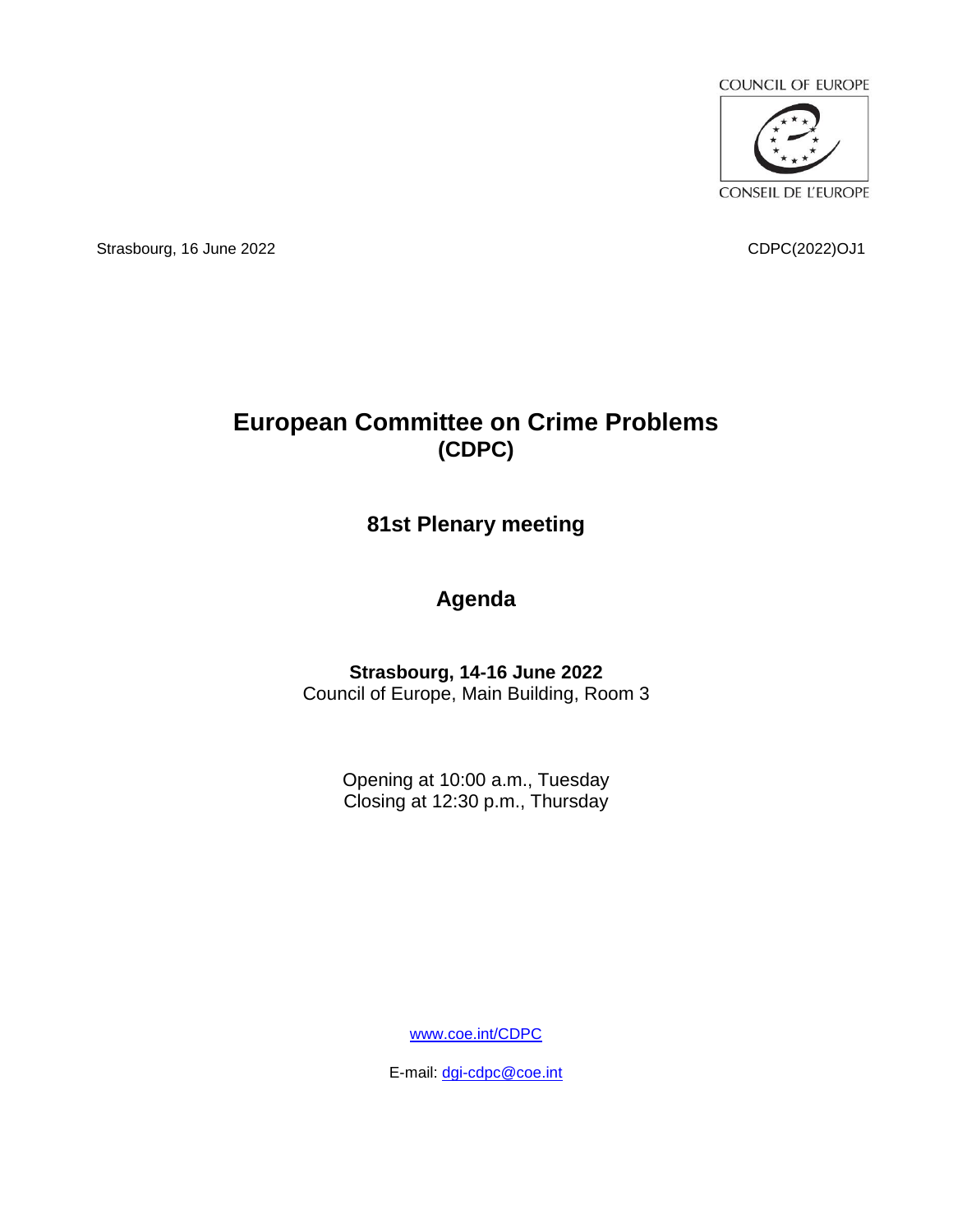|                          | 1. Opening of the meeting                                                                                          |
|--------------------------|--------------------------------------------------------------------------------------------------------------------|
|                          | 2. Adoption of the draft agenda                                                                                    |
|                          | Draft agenda                                                                                                       |
| CDPC(2022)4              | Annotated agenda                                                                                                   |
| CDPC(2022OB1             | Order of business                                                                                                  |
|                          | 3. Information by the Chair, Delegations of the CDPC and the<br><b>Secretariat</b>                                 |
| CDPC-BU(2022)2           | List of decisions of the CDPC Bureau meeting, 15 March 2022                                                        |
| CDPC(2021)14             | List of decisions of the 80 <sup>th</sup> CDPC Plenary, 7-9 December 2021                                          |
| Terms of reference       | Terms of reference of the CDPC (2022-2025)                                                                         |
| CM Res (2021)3           | Resolution on intergovernmental committees and subordinate<br>bodies, their terms of reference and working methods |
| <b>CDPC(2019)9Fin</b>    | 4. Action Plan on Smuggling of migrants                                                                            |
| <b>CDPC-NPMS(2022)01</b> | Report of the 1 <sup>st</sup> meeting, 10-11 May 2022                                                              |
| (sent by e-mail)         | List of members of the Network                                                                                     |
|                          | 5. Hate Crime - Exchange of views with the Chair of the<br>PC/ADI-CH, Ms Stephanie OENER                           |
| Terms of reference       | Terms of reference of the Working Group                                                                            |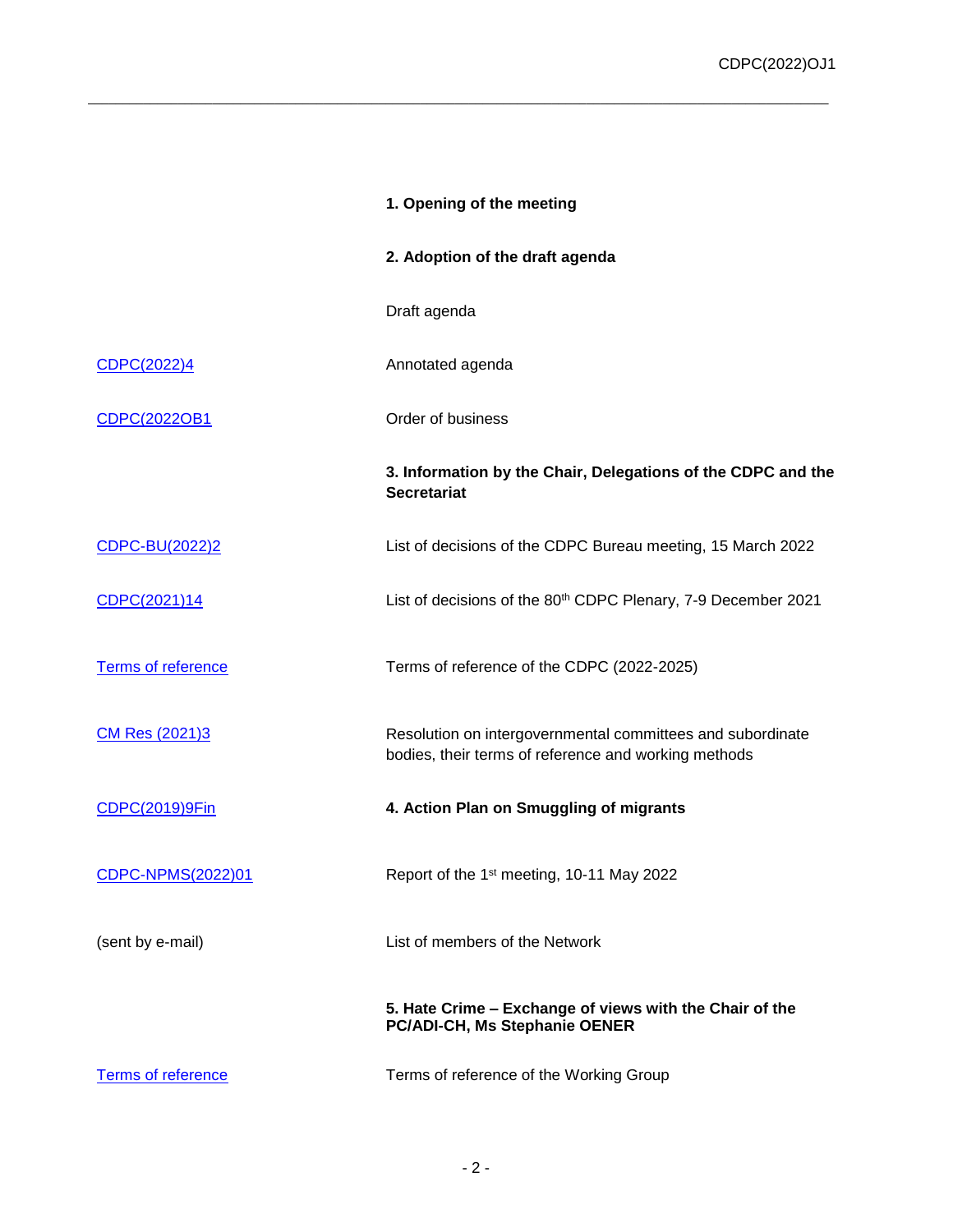| <b>PC/ADI-CH(2022)7</b>                                         | Meeting report of the Committee of Experts on Hate Crime<br>(PC/ADI-CH), 16-17 February 2022                                                                                                 |
|-----------------------------------------------------------------|----------------------------------------------------------------------------------------------------------------------------------------------------------------------------------------------|
| PC/ADI-CH(2022)3_rev1                                           | Preliminary outline of the draft Recommendation on combating<br><b>Hate Crime</b>                                                                                                            |
| PC/ADI-CH(2022)4                                                | Background document                                                                                                                                                                          |
| <b>English translation of the letter</b>                        | Request for observer status in relation to the Committee of<br>Experts on Hate Crime (PC/ADI-CH) submitted by the Ligue<br>Internationale Contre le Racisme et l'Antisémitisme (LICRA)       |
|                                                                 | 6. Council for Penological Co-operation (PC-CP) - Exchange<br>of views with the Chair, Ms Nadya Radkovska                                                                                    |
| <b>Website of the Conference</b>                                | a. 27th Council of Europe Conference of Directors of Prison<br>and Probation Services (CDPPS) (21-22 June 2022, Sevilla,<br>Spain)                                                           |
|                                                                 | b. Items for information                                                                                                                                                                     |
| <b>PC-CP(2021)9rev</b>                                          | Ethical Guidelines for the use of Artificial Intelligence by the prison<br>and probation services or private companies acting on their behalf                                                |
| PC-CP(2021)17rev3                                               | Draft Committee of Ministers Recommendation Ethical and<br>Organisational Aspects of the Use of Artificial Intelligence and<br>related Digital Technologies by Prison and Probation Services |
| PC-CP(2021)4<br>(Please note the document is 170<br>pages long) | Replies to the questionnaire - Survey on mental disorders and<br>disabilities of Persons in Penal Detention                                                                                  |
| DC CD/2021\Micc2                                                |                                                                                                                                                                                              |

[PC-CP\(2021\)Misc2](https://rm.coe.int/pc-cp-2021-misc-2-reponses-originales-en-francais-au-questionnaire-sur/1680a25a8e) (original replies in French)

#### [PC-CP\(2021\)Misc3](https://rm.coe.int/pc-cp-2021-misc-3-reply-from-germany-original-language-german-survey-m/1680a25a8d)

(original reply in German) (please note the document is 46 pages long)

[PC-CP\(2021\)5](https://rm.coe.int/pc-cp-2021-5-e-replies-to-questionnaire-on-mental-health-probation-/1680a249d2) (Please note the document is 98 pages long)

Replies to the questionnaire - Survey on mental health of person under supervision of probation services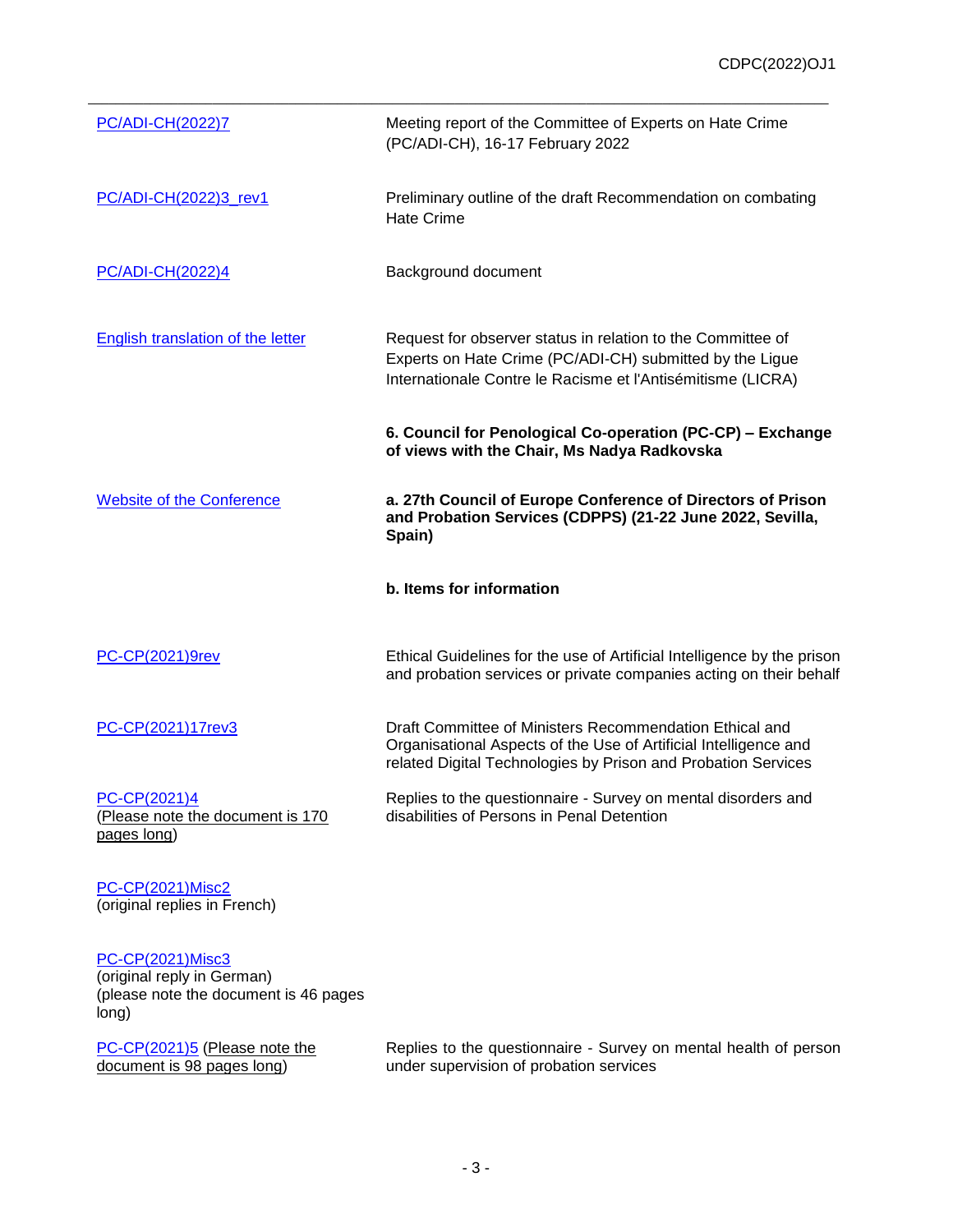| PC-CP(2021)8Rev6 (Please note the<br>document is 53 pages long) | Prisons and Probation: a Council of Europe White Paper on the<br>management of persons with mental health disorders                                                            |
|-----------------------------------------------------------------|--------------------------------------------------------------------------------------------------------------------------------------------------------------------------------|
| PC-CP(2022)1                                                    | Summary meeting report of the PC-CP WG meeting (23-25<br>February 2022) (hybrid)                                                                                               |
| Terms of reference                                              | Terms of reference of the PC-CP (2022-2025)                                                                                                                                    |
|                                                                 | 7. Artificial Intelligence and criminal law                                                                                                                                    |
| CDPC(2021)2                                                     | Terms of reference of the Drafting Committee to elaborate an<br>instrument on AI and criminal law                                                                              |
| CDPC(2020)3Rev                                                  | Feasibility Study of a future Council of Europe instrument on<br>Artificial Intelligence and Criminal Law                                                                      |
| <b>CDPC-AICL(2022)OJ1</b>                                       | Draft agenda of the 2nd meeting of the Working Group, 1-2 June<br>2022                                                                                                         |
| <b>CDPC-AICL(2022)2</b>                                         | Report of the 2 <sup>nd</sup> meeting, 1-2 June 2022                                                                                                                           |
|                                                                 | 8. Committee of Experts on the operation of European<br>conventions on co-operation in criminal matters (PC-OC) -<br>Exchange of views with the Chair, Ms Joana Gomes Ferreira |
| <b>Terms of reference</b>                                       | Terms of reference of the PC-OC (2022-2025)                                                                                                                                    |
| PC-OC(2022)4                                                    | List of decisions of of the 81 <sup>st</sup> Plenary meeting, 18-20 May 2022                                                                                                   |
| PC-OC(2022)03rev                                                | Replies to the Questionnaire on co-operation with the EPPO                                                                                                                     |
|                                                                 | 9. Environment and Criminal Law                                                                                                                                                |
| CDPC-EC(2022)4                                                  | Report of the 4 <sup>th</sup> meeting of the Working Group, 24-25 February<br>2022                                                                                             |
| CDPC(2021)9Rev                                                  | <b>Draft Feasibility Study</b>                                                                                                                                                 |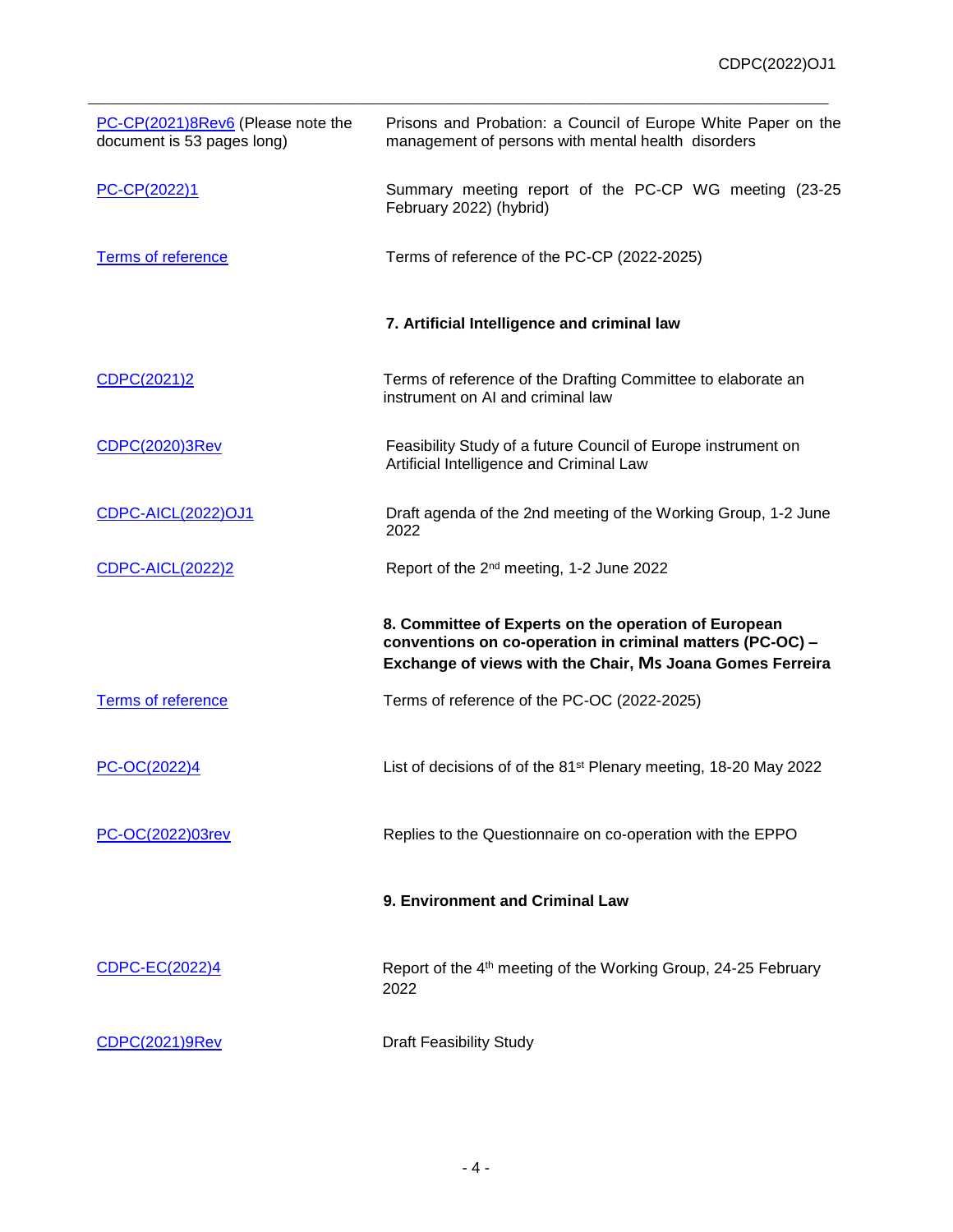| <b>Draft Terms of Reference</b>                            | Draft Terms of Reference of a Drafting Committee on the<br>Protection of the Environment through Criminal Law (2022-2023)   |
|------------------------------------------------------------|-----------------------------------------------------------------------------------------------------------------------------|
|                                                            | 10. Victims' rights                                                                                                         |
| CDPC-VR(2022)2                                             | Report of the 2 <sup>nd</sup> meeting of the Working Group, 21-22 April 2022                                                |
| CDPC-VR(2022)1                                             | Report of the 1 <sup>st</sup> meeting of the Working Group, 10-11 February<br>2022                                          |
| CDPC(2021)1                                                | Proposal for an update of CM Recommendation Rec(2006)8 to<br>member States on Assistance to Crime Victims                   |
|                                                            | 11. Information points                                                                                                      |
|                                                            | a. Cybercrime Convention Committee (T-CY) -                                                                                 |
| T-CY(2020)7 (Please note the<br>document is 92 pages long) | Second Additional Protocol to the Convention on Cybercrime on<br>enhanced cooperation and disclosure of electronic evidence |
|                                                            | b. CAI (Committee on Artifical Intelligence)                                                                                |
| Terms of reference                                         | Terms of reference                                                                                                          |
|                                                            | c. Medicrime                                                                                                                |
| <b>T-MEDICRIME(2021) LD 02</b>                             | List of decisions of the 5th plenary meeting of the Committee of<br>the Parties, 1-3 December 2021                          |
| Programme<br>Link to the video                             | 10th anniversary of the MEDICRIME Convention, 2 December<br>2021                                                            |
|                                                            | d. Terrorism                                                                                                                |